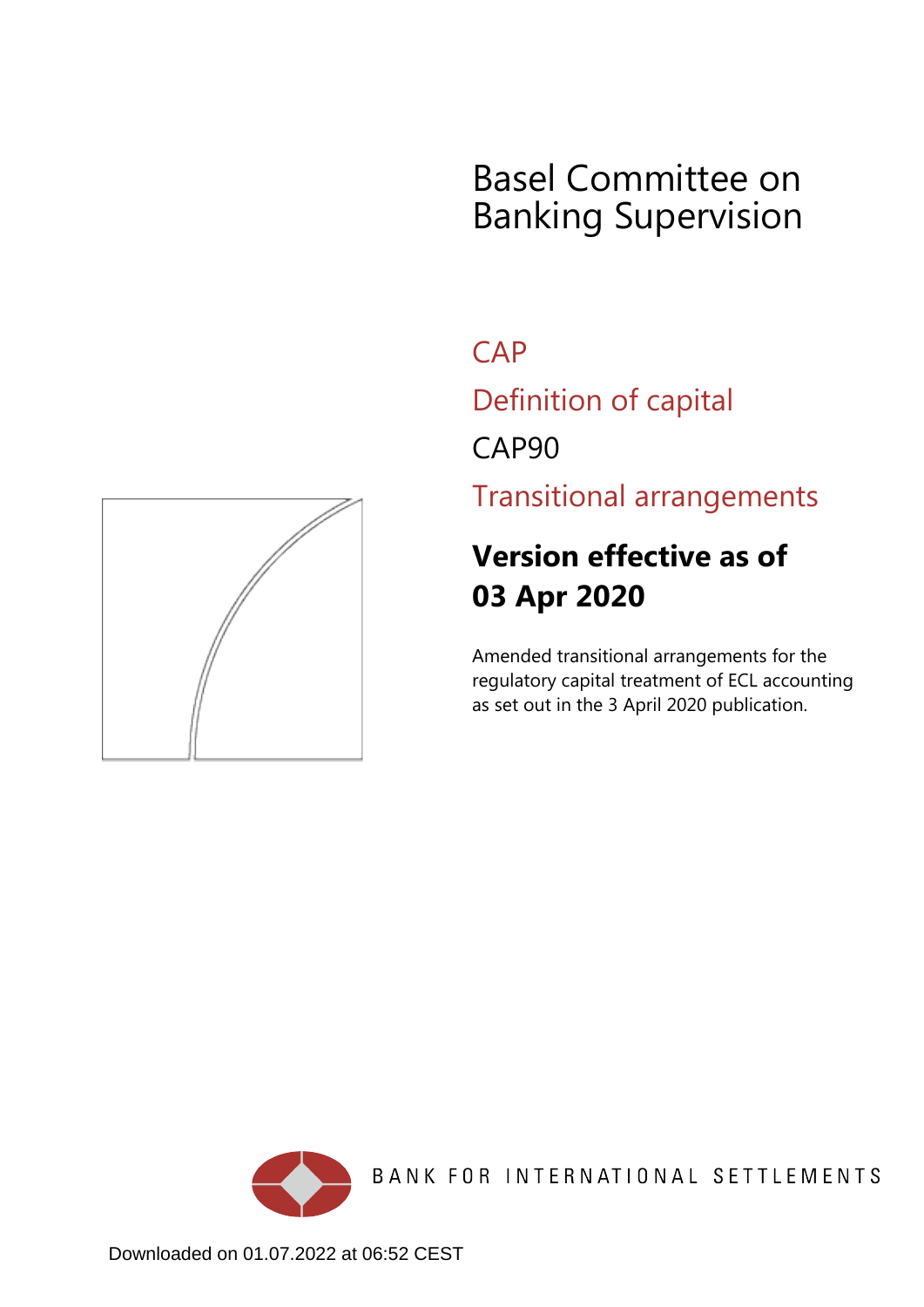*© Bank for International Settlements 2022. All rights reserved.*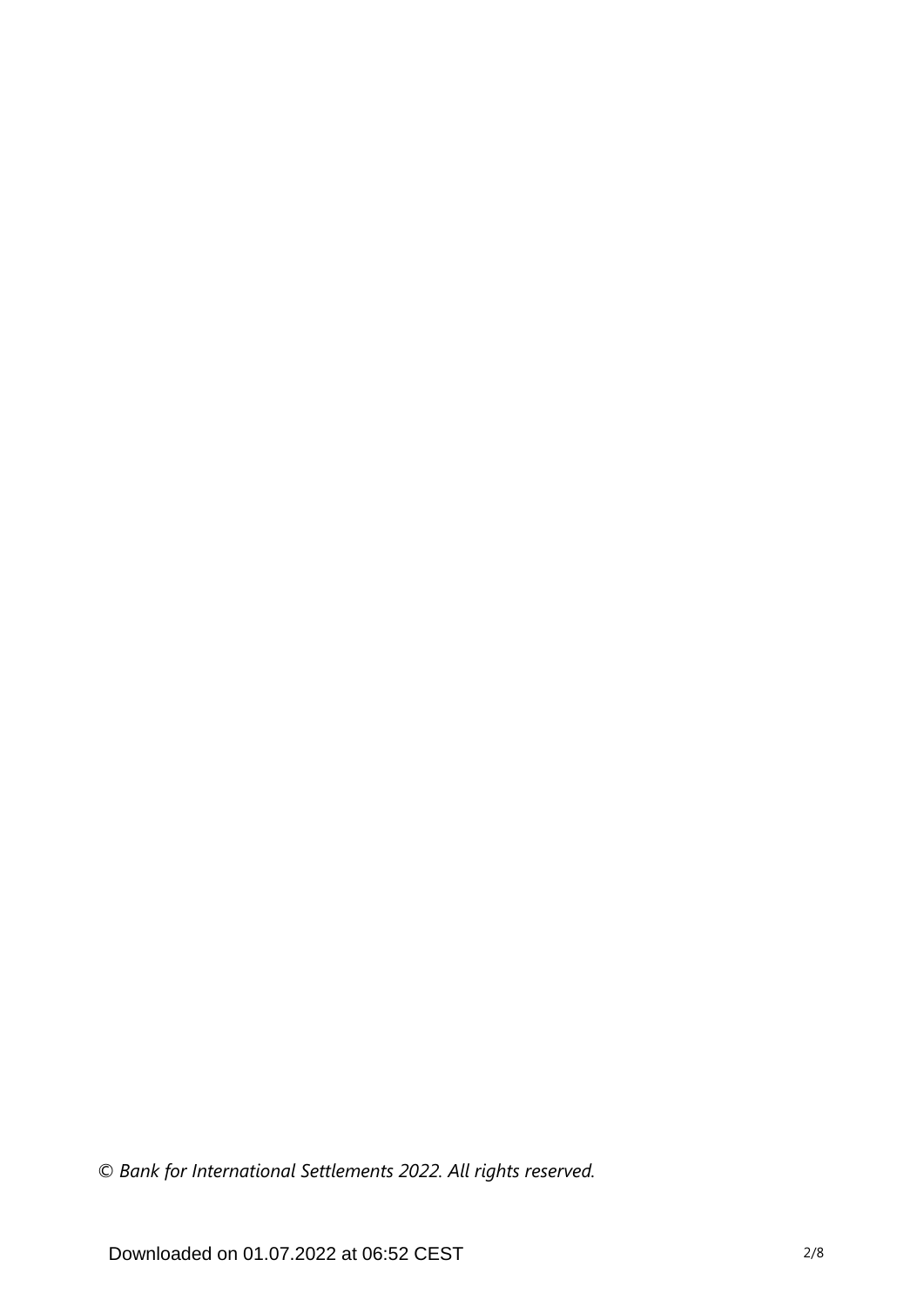## **Transitional arrangements for certain capital instruments**

- Capital instruments that no longer qualify as non-common equity Tier 1 or Tier 2 capital are phased out beginning 1 January 2013. Fixing the base at the nominal amount of such instruments outstanding on 1 January 2013, their recognition is capped at 90% from 1 January 2013, with the cap reducing by 10 percentage points in each subsequent year. **90.1**
- **90.2** This cap is applied to Additional Tier 1 and Tier 2 separately and refers to the total amount of instruments outstanding that no longer meet the relevant entry criteria. To the extent an instrument is redeemed, or its recognition in capital is amortised, after 1 January 2013, the nominal amount serving as the base is not reduced.
- **90.3** In addition, instruments with an incentive to be redeemed are treated as follows:
	- (1) For an instrument that has a call and a step-up prior to 1 January 2013 (or another incentive to be redeemed), if the instrument is not called at its effective maturity date and on a forward-looking basis meets the new criteria for inclusion in Tier 1 or Tier 2, it continues to be recognised in that tier of capital.
	- (2) For an instrument that has a call and a step-up on or after 1 January 2013 (or another incentive to be redeemed), if the instrument is not called at its effective maturity date and on a forward-looking basis meets the new criteria for inclusion in Tier 1 or Tier 2, it continues to be recognised in that tier of capital. After the call date, the full amount of a Tier 1 instrument, or the applicable amortised amount of a Tier 2 instrument, is recognised. Prior to the effective maturity date, the instrument would be considered an "instrument that no longer qualifies as Additional Tier 1 or Tier 2" and therefore is phased out from 1 January 2013.
	- (3) For an instrument that has a call and a step-up between 12 September 2010 and 1 January 2013 (or another incentive to be redeemed), if the instrument is not called at its effective maturity date and on a forward-looking basis does not meet the new criteria for inclusion in Tier 1 or Tier 2, it is fully derecognised in that tier of regulatory capital from 1 January 2013 and not included in the base for the transitional arrangements.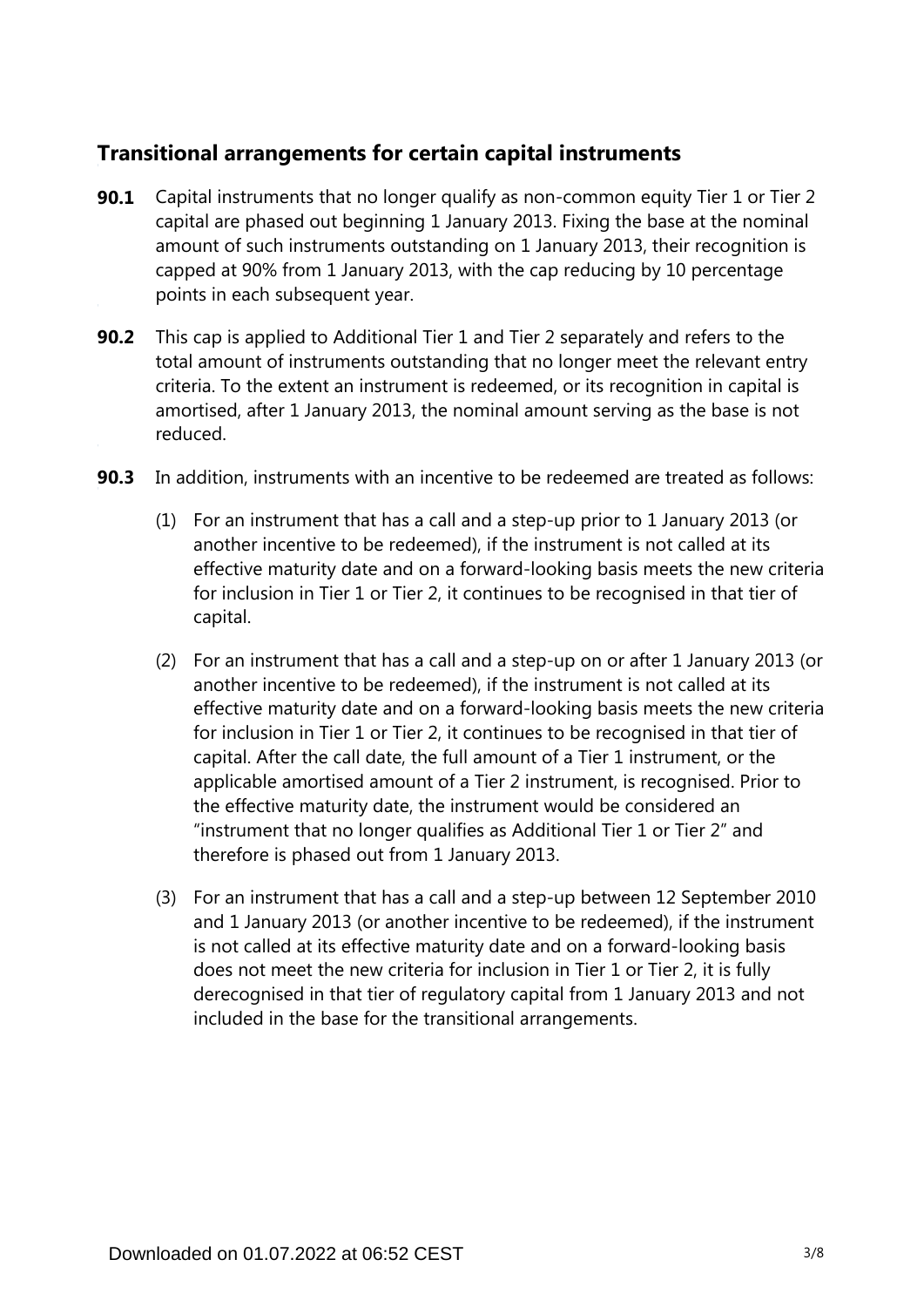- (4) For an instrument that has a call and a step-up on or after 1 January 2013 (or another incentive to be redeemed), if the instrument is not called at its effective maturity date and on a forward looking basis does not meet the new criteria for inclusion in Tier 1 or Tier 2, it is derecognised in that tier of regulatory capital from the effective maturity date. Prior to the effective maturity date, the instrument would be considered an "instrument that no longer qualifies as Additional Tier 1 or Tier 2" and therefore is phased out from 1 January 2013.
- (5) For an instrument that had a call and a step-up on or prior to 12 September 2010 (or another incentive to be redeemed), if the instrument was not called at its effective maturity date and on a forward looking basis does not meet the new criteria for inclusion in Tier 1 or Tier 2, it is considered an "instrument that no longer qualifies as Additional Tier 1 or Tier 2" and therefore is phased out from 1 January 2013.
- <span id="page-3-1"></span>Capital instruments that do not meet the criteria for inclusion in Common Equity Tier 1 are excluded from Common Equity Tier 1 as of 1 January 2013. However, instruments meeting the following three conditions are phased out over the same horizon described in [CAP90.1](https://www.bis.org/basel_framework/chapter/CAP/90.htm?tldate=20220101&inforce=20200403&published=20200403#paragraph_CAP_90_20200403_90_1): **90.4**
	- ([1](#page-3-0)) they are issued by a non-joint stock company; $\frac{1}{2}$
	- (2) they are treated as equity under the prevailing accounting standards; and
	- (3) they receive unlimited recognition as part of Tier 1 capital under current national banking law.

#### *Footnotes*

<span id="page-3-0"></span>*[1](#page-3-1)*

- *Non-joint stock companies were not addressed in the Basel Committee' s 1998 agreement on instruments eligible for inclusion as they do not issue voting common shares.*
- **90.5** The following instruments qualify for the above transition arrangements:
	- (1) instruments issued before 12 September 2010; and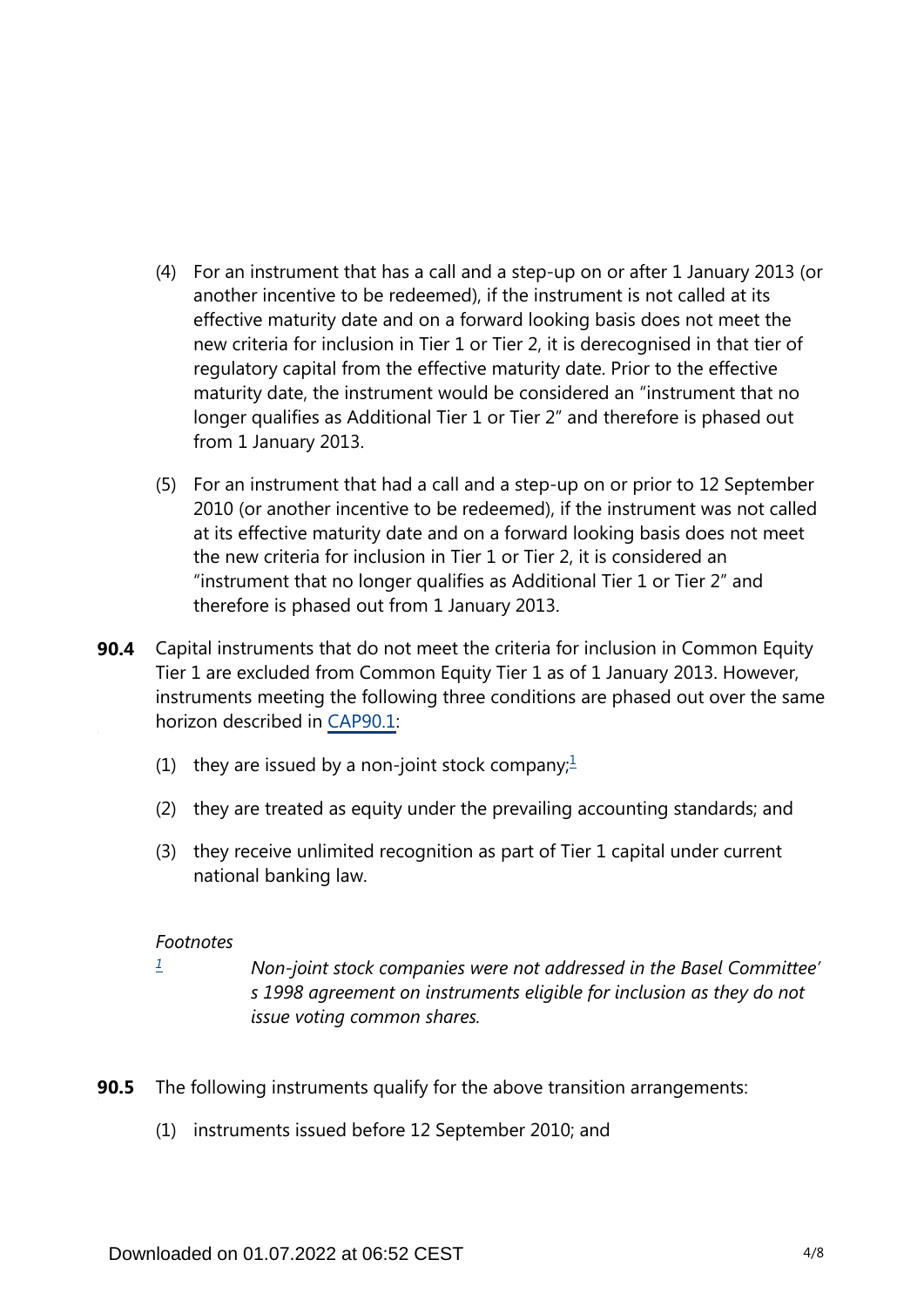- (2) instruments issued prior to 1 January 2013 that meet all of the entry criteria for Additional Tier 1 or Tier 2 apart from the non-viability criteria in [CAP10.11](https://www.bis.org/basel_framework/chapter/CAP/10.htm?tldate=20220101&inforce=20191215&published=20200605#paragraph_CAP_10_20191215_10_11) (16) and [CAP10.16\(](https://www.bis.org/basel_framework/chapter/CAP/10.htm?tldate=20220101&inforce=20191215&published=20200605#paragraph_CAP_10_20191215_10_16)10).
- **90.6** Public sector capital injections made before 16 December 2010 and that do not comply with the eligibility criteria in [CAP10](https://www.bis.org/basel_framework/chapter/CAP/10.htm?tldate=20220101&inforce=20191215&published=20200605) receive no recognition in regulatory capital after 1 January 2018. The transitional arrangements in [CAP90.1](https://www.bis.org/basel_framework/chapter/CAP/90.htm?tldate=20220101&inforce=20200403&published=20200403#paragraph_CAP_90_20200403_90_1) to [CAP90.4](https://www.bis.org/basel_framework/chapter/CAP/90.htm?tldate=20220101&inforce=20200403&published=20200403#paragraph_CAP_90_20200403_90_4) do not apply to these instruments.

## **Transitional arrangements for expected credit loss accounting**

- The Committee has determined that it may be appropriate for a jurisdiction to introduce a transitional arrangement for the impact on regulatory capital from the application of expected credit loss (ECL) accounting. Jurisdictions applying a transitional arrangement must implement such an arrangement as follows. **90.7**
- The transitional arrangement must apply only to provisions that are "new" under an ECL accounting model. "New" provisions are provisions which do not exist under accounting approaches applied prior to the adoption of an ECL accounting model. **90.8**
- The transitional arrangement must adjust Common Equity Tier 1 capital. Where there is a reduction in Common Equity Tier 1 capital due to new provisions, net of tax effect, upon adoption of an ECL accounting model, the decline in Common Equity Tier 1 capital (the "transitional adjustment amount") must be partially included (ie added back) to Common Equity Tier 1 capital over a number of years (the "transition period") commencing on the effective date of the transition to ECL accounting. **90.9**
- **90.10** Jurisdictions must choose whether banks under their supervision determine the transitional adjustment amount throughout the transition period by either:
	- (1) calculating it just once, at the effective date of the transition to ECL accounting (ie static approach); or
	- (2) recalculating it periodically to reflect the evolution of a bank's ECL provisions within the transition period (ie dynamic approach).
- **90.11** The transitional adjustment amount may be calculated based on the impact on Common Equity Tier 1 capital upon adoption of an ECL accounting model or from accounting provisions disclosed before and after the adoption of an ECL accounting model.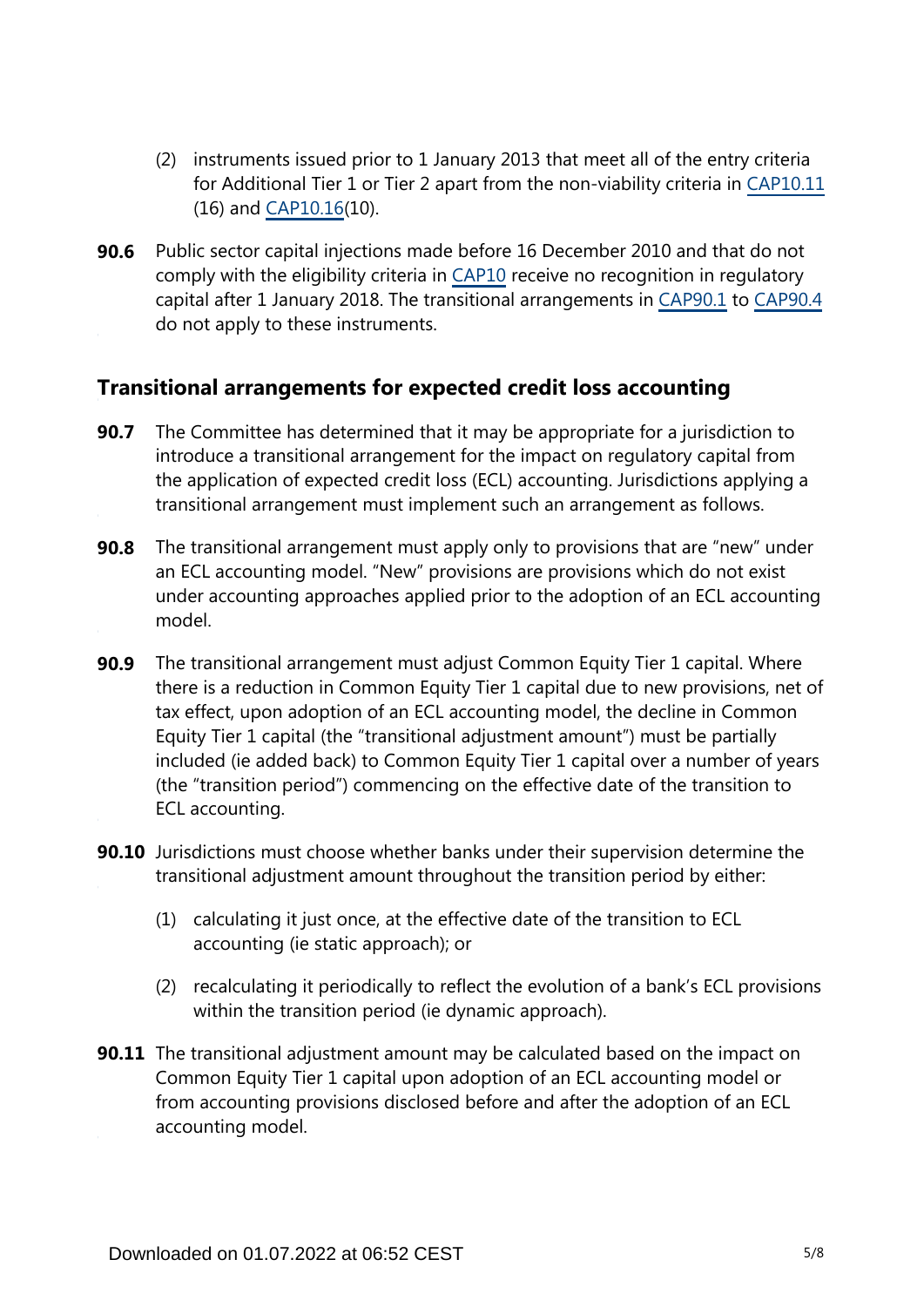## **90.12**

For internal ratings-based (IRB) portfolios, the calculation of transitional adjustment amounts must take account of the shortfall of the stock of provisions to expected losses, as set out in [CAP30.13.](https://www.bis.org/basel_framework/chapter/CAP/30.htm?tldate=20220101&inforce=20191215&published=20191215#paragraph_CAP_30_20191215_30_13) In some circumstances, an increase in provisions will not be fully reflected in IRB Common Equity Tier 1 capital.

- **90.13** The transition period commences from the date upon which a bank adopts ECL accounting in a jurisdiction that requires or permits the implementation of an ECL accounting framework. The transition period must be no more than five years.
- **90.14** During the transition period, the transitional adjustment amount will be partially included in (ie added back to) Common Equity Tier 1 capital. A fraction of the transitional adjustment amount (based on the number of years in the transition period) will be included in Common Equity Tier 1 capital during the first year of the transition period, with the proportion included in Common Equity Tier 1 capital phased out each year thereafter during the course of the transition period on a straight line basis. The impact of ECL provisions on Common Equity Tier 1 capital must not be fully neutralised during the transition period.
- **90.15** The transitional adjustment amount included in Common Equity Tier 1 capital each year during the transition period must be taken through to other measures of capital as appropriate (eg Tier 1 capital and total capital), and hence to the calculation of the leverage ratio and of large exposures limits.
- **90.16** Jurisdictions must choose between applying the consequential adjustments listed below or a simpler approach to ensure that banks do not receive inappropriate capital relief. (An example of a simpler approach that would not provide inappropriate capital relief would be amortising the transitional arrangement more rapidly than otherwise.)
	- (1) Account should be taken of tax effects in calculating the impact of ECL accounting on Common Equity Tier 1 capital.
	- (2) Any deferred tax asset (DTA) arising from a temporary difference associated with a non-deducted provision amount must be disregarded for regulatory purposes during the transitional period. This means that such DTA amount must not be considered for Common Equity Tier 1 capital, and in return must not be subject to deduction from Common Equity Tier 1 capital and must not be subject to risk weighting, as applicable.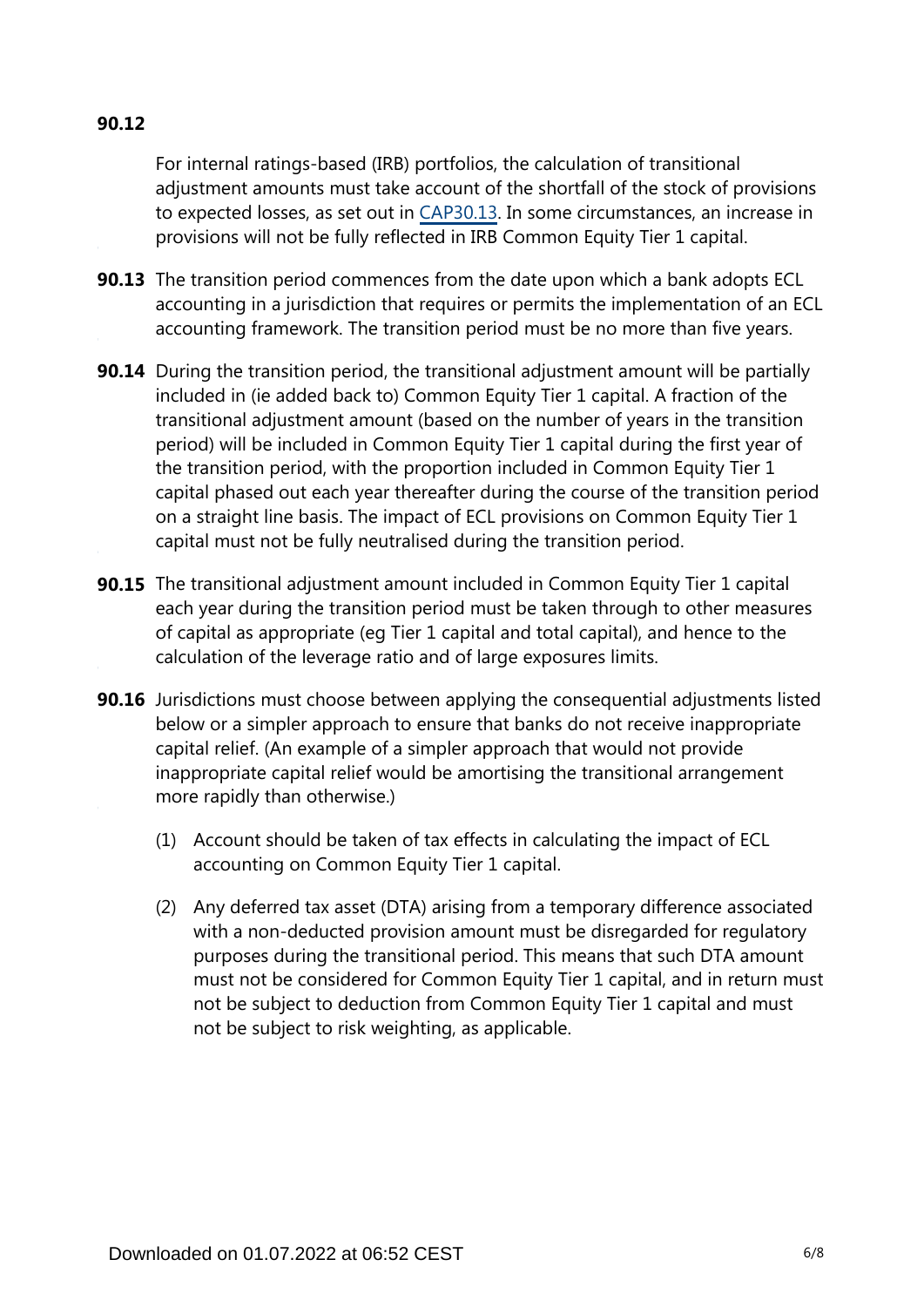- (3) An accounting provision amount not deducted from Common Equity Tier 1 capital should not:
	- (a) be included in Tier 2 capital, even if the provision meets the definition of "general" or "excess" provisions;
	- (b) reduce exposure amounts in the standardised approach even if it meets the definition of a "specific" provision; or
	- (c) reduce the total exposure measure in the leverage ratio.
- <span id="page-6-1"></span>**90.17** Jurisdictions must publish details of any transitional arrangement applied, the rationale for it, and its implications for supervision of banks (eg whether supervisory decisions will be based solely on regulatory metrics which incorporate the effect of the transitional arrangement). Jurisdictions that choose to implement a transitional arrangement must require their banks to disclose, as set out in <u>DIS[2](#page-6-0)0</u>:<sup>2</sup>
	- (1) whether a transitional arrangement is applied; and
	- (2) the impact on the bank's regulatory capital and leverage ratios compared to the bank's "fully loaded" capital and leverage ratios had the transitional arrangements not been applied.

### *Footnotes*

- *[2](#page-6-1)*
- *In addition to the required disclosures under Pillar 3, banks may also provide this information prominently on their website.*
- <span id="page-6-0"></span>**90.18** In light of the Covid-19 pandemic, the Committee agreed on the following amendments to the transitional arrangements for the regulatory capital treatment of ECLs set out in [CAP90.7](https://www.bis.org/basel_framework/chapter/CAP/90.htm?tldate=20220101&inforce=20200403&published=20200403#paragraph_CAP_90_20200403_90_7) to [CAP90.17:](https://www.bis.org/basel_framework/chapter/CAP/90.htm?tldate=20220101&inforce=20200403&published=20200403#paragraph_CAP_90_20200403_90_17)
	- (1) Jurisdictions may apply the existing transitional arrangements, even if they were not initially implemented when banks first adopted the ECL model. They may also choose to apply the alternative transition set out in point (4) below.
	- (2) Jurisdictions may permit banks to switch from the static approach to the dynamic approach to determine the transitional adjustment amount (even if they have previously switched the approach that they use).